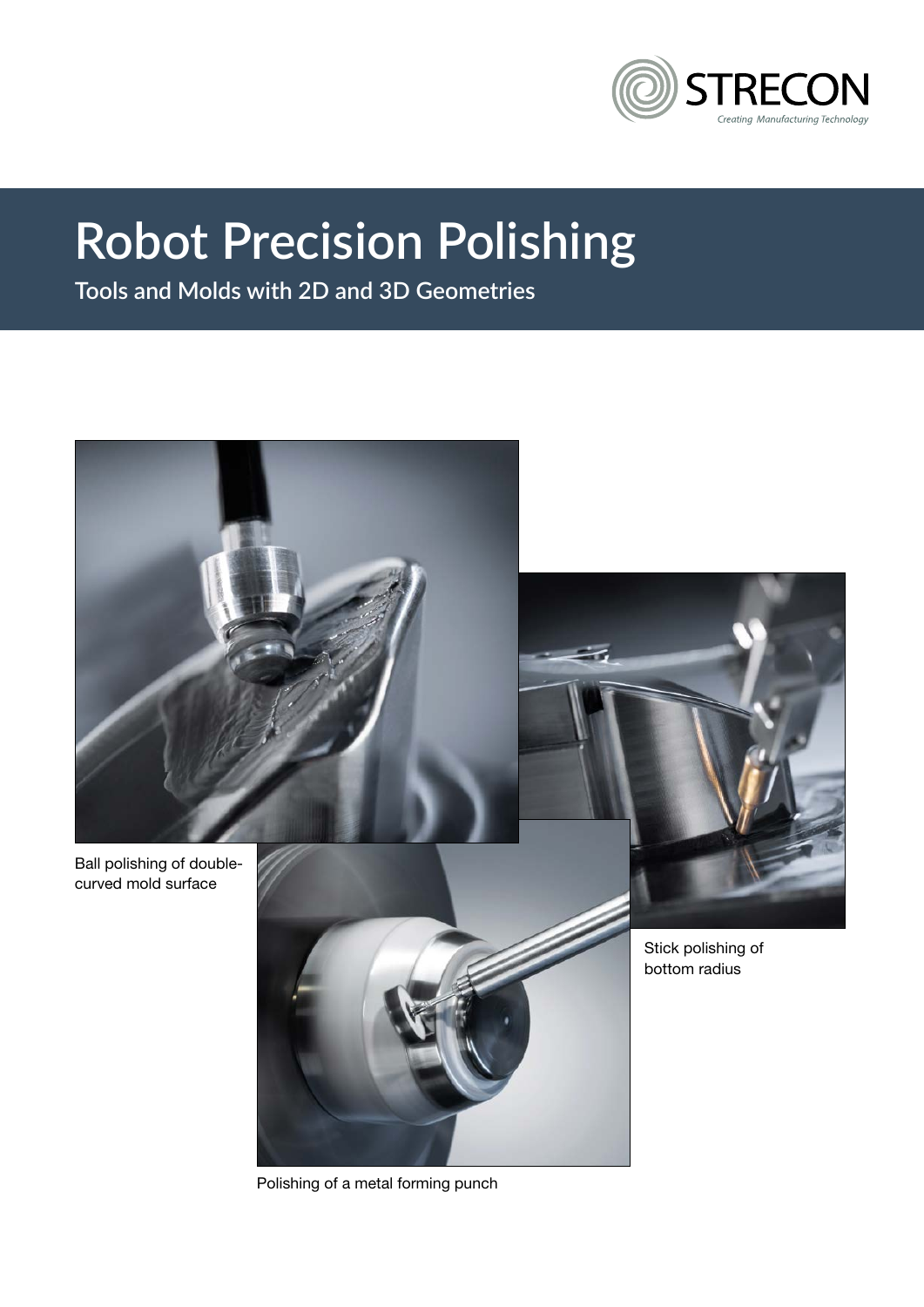# THE IDEA OF RAP® - ROBOT ASSISTED POLISHING

The surface quality and dimensional precision of tools, molds and industrial components has a great influence on their performance and service life, and therefore such complex tools and industrial parts require surface polishing by highly skilled individuals. However, manual polishing is increasingly perceived as a physical and mental troublesome work process, that puts high demands to the trained polisher.

STRECON is introducing a robotic machine system designed for high-quality surface polishing. Our approach is RAP®, which is an acronym for Robot Assisted Polishing. RAP is based on the skills and profession of manual polishing at which the work

process is transferred to an industrial robot carrying the polishing tool.

The RAP machine system is to be programmed, set-up, and monitored for obtaining the specified surface quality of the parts, and this responsibility remains with the skilled operator. However, once the polishing process has been set, the machine runs automatically with limited assistance from the operator. Depending on the specific part, the polishing machine system can perform all or a significant portion of the polishing job, for then leaving the machine settings, quality control, and final surface finishing to the operator.







Example of tool change



Example of part change

### SALES CONTACT

The RAP technology is offered as projects meaning that a specific RAP equipment solution is defined in collaboration with the customer and considers the type of parts to be machine polished as well as the yearly volume, processing time, and need of automation and system integration. RAP projects are offered for precision polishing of metal forming tools, injection molds, and other comparable parts in complexity, size, and volume.

Customers interested in the pioneering RAP technology can contact STRECON in the following ways: Telephone: +45 74487788 · Email: info@strecon.com

Further information about RAP can be acquired by visiting STRECON's homepage at www.strecon.com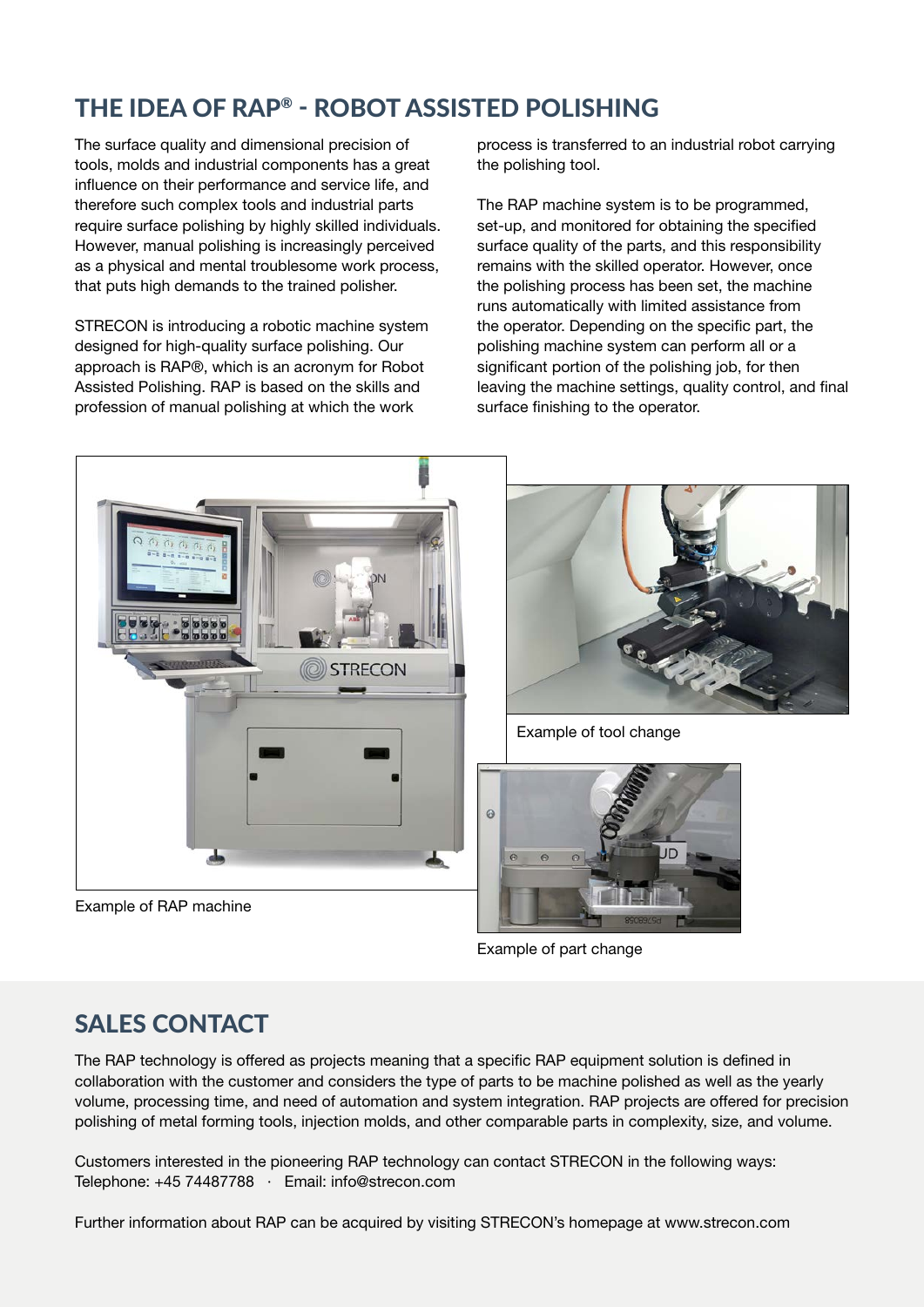# 2D ROTATION-SYMMETRIC SURFACE POLISHING

The robotic machine system, RAP designed for 2D rotation-symmetric workpieces can perform precision polishing of the outer and inner curvature as well as the end surface.

The workpiece is clamped and positioned in a rotating spindle, whereas the polishing tool is fixed to the robot arm while directed to the targeted surface section of the workpiece.

The workpiece can be a tool for metal forming or injection molding but also applicable for other types of workpieces like cylinders, tubes, and discs. The workpiece can be of tool steel, tungsten carbide, or other materials subject for individual confirmation. A surface finish at Ra 0,02-0,04 µm and Rz less than 0.1 um is achievable in a consistent and repetitive manner, and principally independent of the machine operator and the production batch.



### 3D POLISHING OF PLANE SURFACES

The robotic machine system, RAP can be designed for precision polishing of plane surfaces (3D), for example inside cavities or submerged cavities (pockets).

The workpiece is fixed and positioned in a clamping station which could be an indexing and angle-adjusted table, while the polishing tool is fixed to the robot arm and directed to the targeted surface of the workpiece. The workpiece can be a tool for metal

forming or injection molding but also applicable for other types of workpieces. The workpiece can be of tool steel, tungsten carbide, or other materials subject for individual confirmation.

A surface finish of Ra 0,01-0,02 µm and Rz less than 0,1 µm is achievable in a consistent and repetitive manner, and principally independent of the machine operator and the production batch.

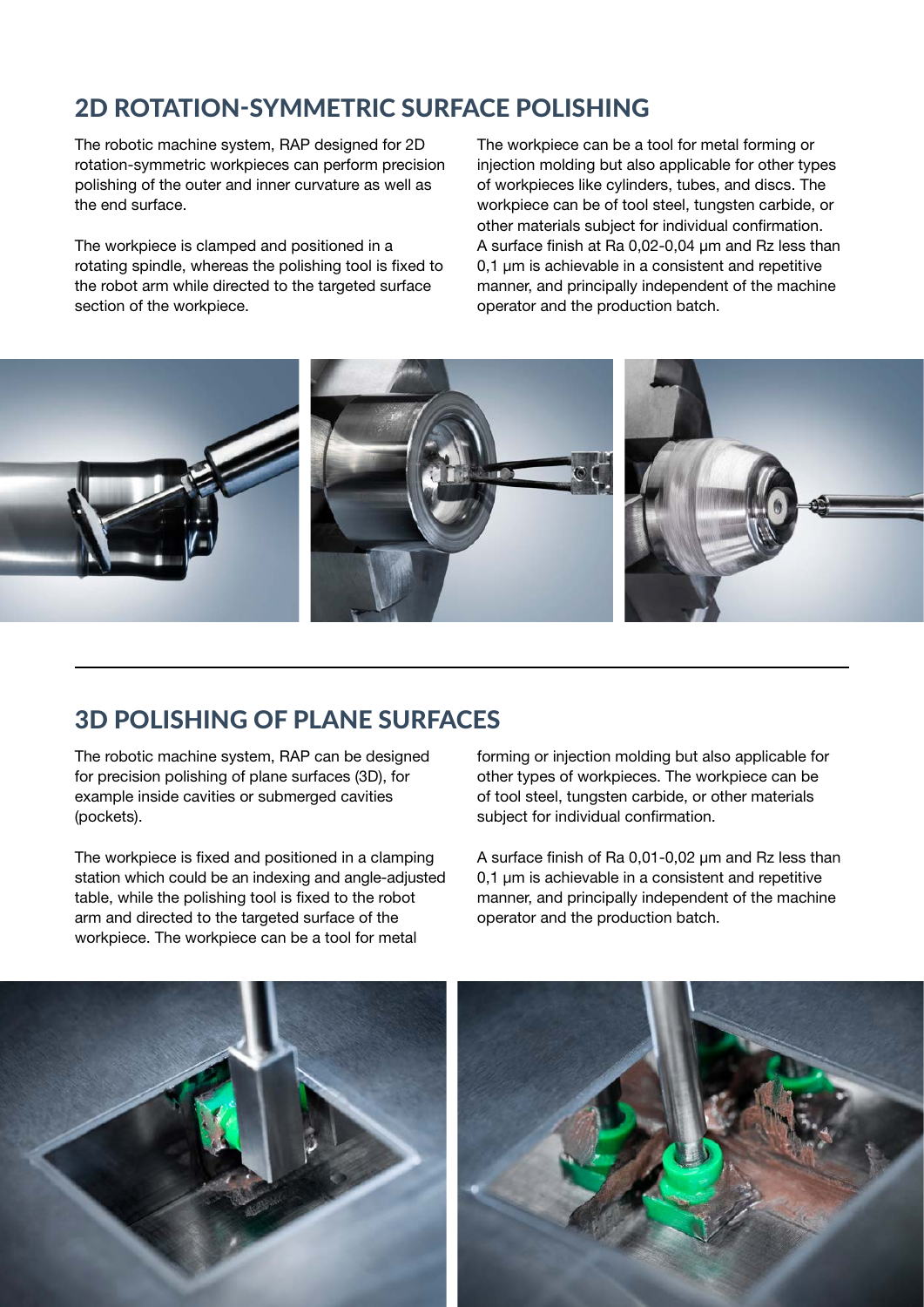# 3D POLISHING OF CURVED SURFACES

The robotic machine system, RAP can be designed for precision polishing of curved surfaces and/or free-form shapes (3D), which are represented in manifold of different parts.

The workpiece is fixed and positioned in a clamping station which could be an indexing and angle-adjusted table, while the polishing tool is fixed to the robot arm and directed to the targeted surface of the

workpiece. The workpiece can be a tool for metal forming or injection molding but also applicable for other types of workpieces. The workpiece can be of tool steel, tungsten carbide, or other materials subject for individual confirmation.

A surface finish of Ra 0,01-0,02 µm and Rz less than 0.1 um is achievable in a consistent and repetitive manner, and principally independent of the machine operator and the production batch.



### ROBOT ASSISTED MANUFACTURING, RAM

The development of the RAP technology for precision polishing using an industrial robot has led to a new conceptual platform named RAM, Robot Assisted Manufacturing. The RAM concept can be applied to manufacturing processes, which cannot effectively be achieved with conventional robot programming or manual Teach functions. Examples of such industrial precision applications could be deburring, machining of holes, slots, grooves and edges, gluing, measurement, assembly, and many other applications.

The machine programming is based on CAD/ CAM compiled into robot movement programs and synchronously setting of the specific process parameters, for example spindle speed, force, torque, dosing etc.

Inquiries are handled as RAM projects and subject for individual specification, implementation, and quotation. Customers interested in this new robotic manufacturing concept (RAM) are welcome to contact STRECON.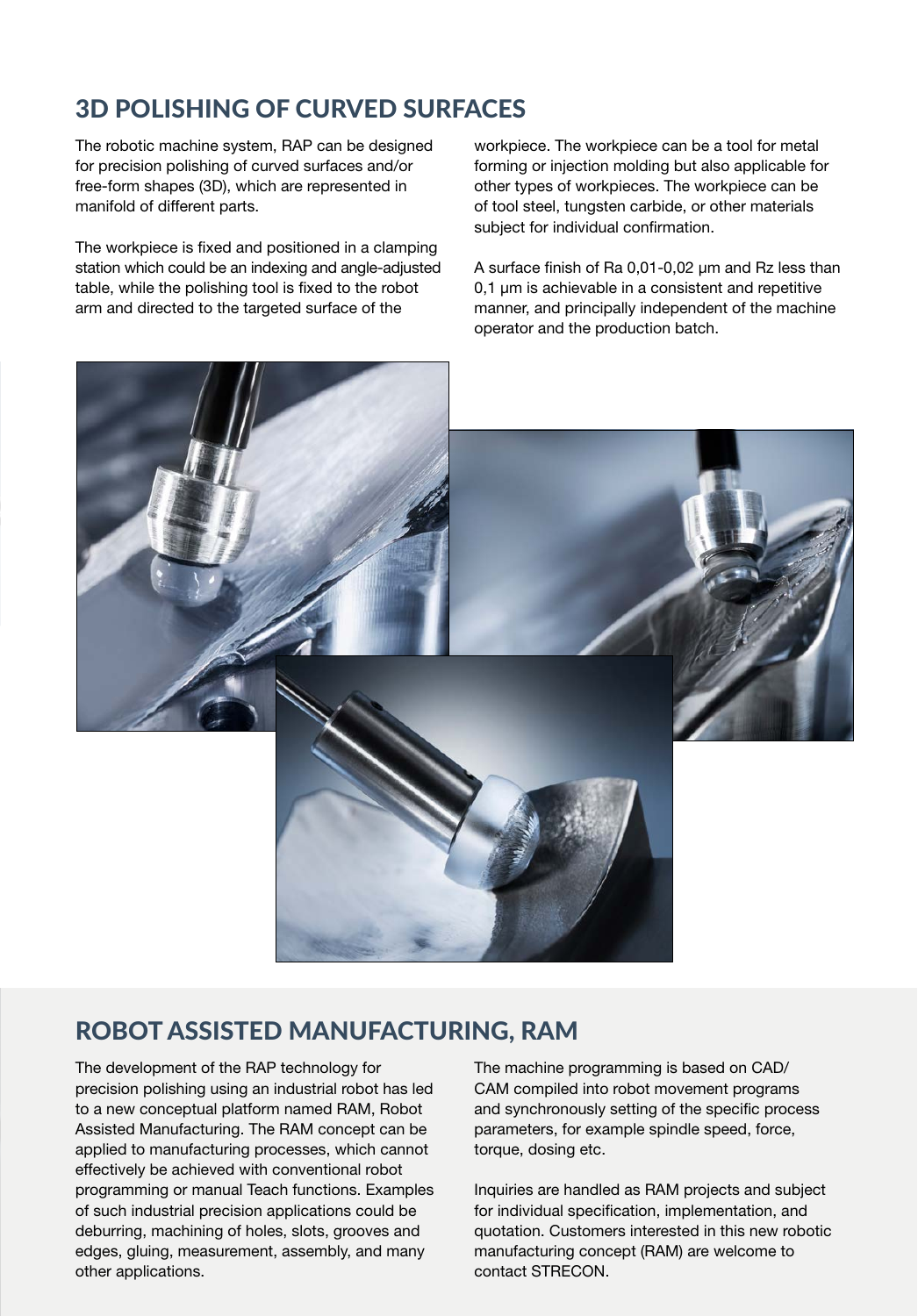# ROBOTIC PRECISION POLISHING FOR INDUSTRY

The RAP technology and machine system is particularly of interest for customers, which have a need for a fully controlled, consistent, repeatable, and traceable surface polishing process that can limit the dependency of individual operators while offering a much better work environment. The work of the operator is limited to tasks at which the machine system would come in short.

A RAP equipment solution for various metal forming tools can deliver a surface finish like Ra 0,06 – 0,04 µm, and Rz below 1,0 µm – or better if needed. For molds for plastic injection the surface finish could be specified in the range of Ra 0,03 – 0,01 µm, and Rz 0,3 – 0,1 µm, and consequently have a mirror or mirror-like appearance.

Programming of the RAP machine system is based on a CAD file, and the application software offers the setting of polishing process parameters such as the speed of the rotating spindle or indexing table,

speed of the polishing tool, contact force and angle to the work piece, robot feed speed, and number of polishing passes of selected arcs. The process programming of the RAP machine system for 3D polishing of plane and curved surfaces is based on a CAD file (STEP), and then subject for CAM programming and robot compiling before setting the RAP process parameters.

The surface polishing can be performed by different stones, brass, acrylics, wood as well as compound materials and felt combined with oil and/or diamond paste. In short, the robotic polishing process can be compared with manual polishing.

The RAP polishing machine technology has been proved successful for:

- Molds for injection of plastics and compounds,
- Tools used for metal forming operations, and
- Machine components such as tubes, cylinders, bowls, and many other part geometries.